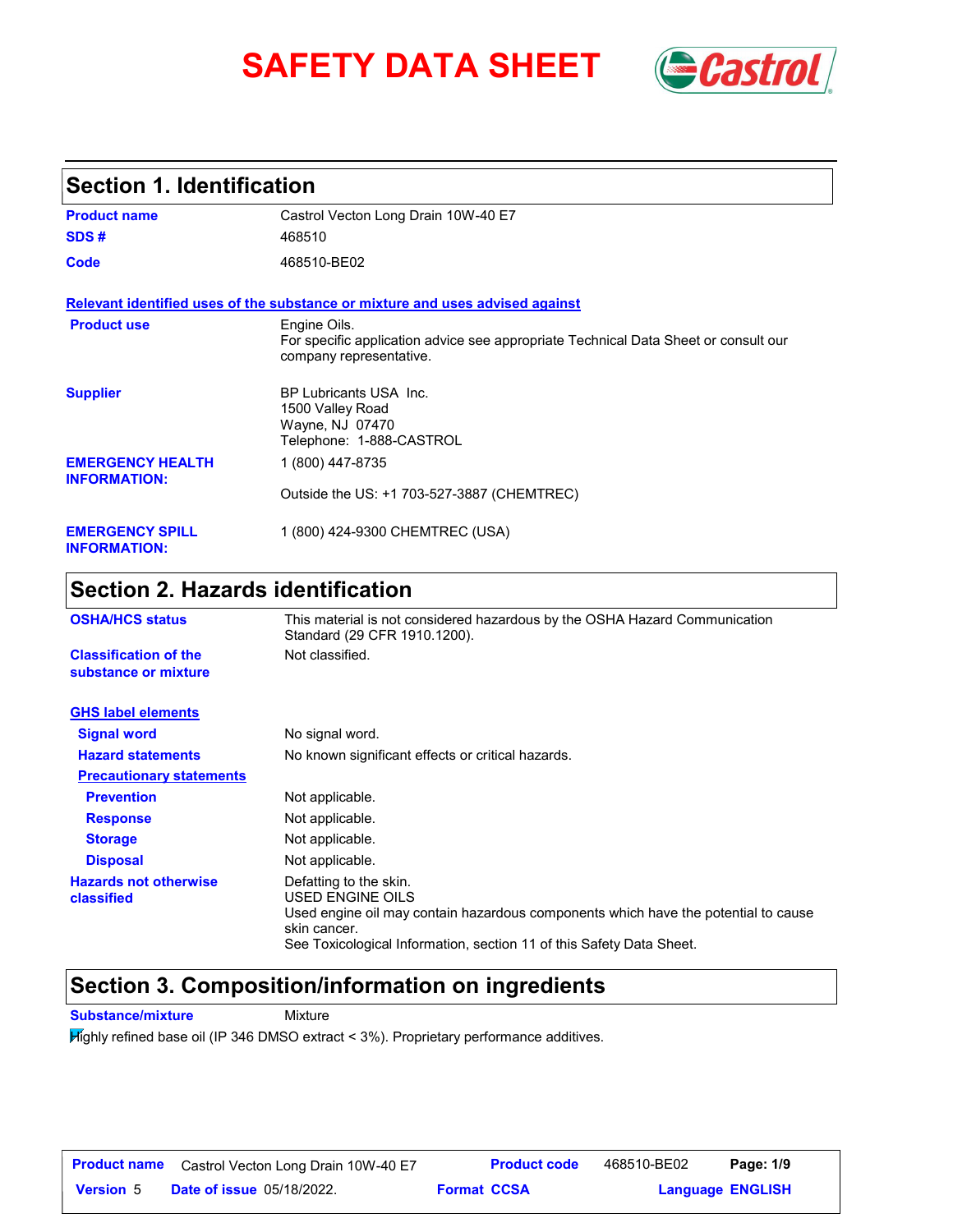# **Section 3. Composition/information on ingredients**

| <b>Ingredient name</b>                                                        | <b>CAS number</b>                    | $\frac{9}{6}$ |
|-------------------------------------------------------------------------------|--------------------------------------|---------------|
| Distillates (petroleum), hydrotreated heavy paraffinic                        | 64742-54-7                           | ≥50 - ≤75     |
| Base oil - highly refined                                                     | Varies - See Key to<br>abbreviations | ≥10 - ≤25     |
| Distillates (petroleum), hydrotreated heavy paraffinic                        | 64742-54-7                           | ≤5            |
| Phosphorodithioic acid, mixed O,O-bis(sec-Bu and isooctyl) esters, zinc salts | 113706-15-3                          | צ≥            |
| Long chain alkyl phenol                                                       | Proprietary                          | צ≥            |

Any concentration shown as a range is to protect confidentiality or is due to batch variation.

**There are no additional ingredients present which, within the current knowledge of the supplier and in the concentrations applicable, are classified as hazardous to health and hence require reporting in this section.**

**Occupational exposure limits, if available, are listed in Section 8.**

## **Section 4. First aid measures**

#### **Description of necessary first aid measures**

| Eye contact                       | In case of contact, immediately flush eyes with plenty of water for at least 15 minutes.<br>Eyelids should be held away from the eyeball to ensure thorough rinsing. Check for and<br>remove any contact lenses. Get medical attention. |
|-----------------------------------|-----------------------------------------------------------------------------------------------------------------------------------------------------------------------------------------------------------------------------------------|
| <b>Skin contact</b>               | Wash skin thoroughly with soap and water or use recognized skin cleanser. Remove<br>contaminated clothing and shoes. Wash clothing before reuse. Clean shoes thoroughly<br>before reuse. Get medical attention if symptoms occur.       |
| <b>Inhalation</b>                 | If inhaled, remove to fresh air. Get medical attention if symptoms occur.                                                                                                                                                               |
| <b>Ingestion</b>                  | Do not induce vomiting unless directed to do so by medical personnel. Get medical<br>attention if symptoms occur.                                                                                                                       |
| <b>Protection of first-aiders</b> | No action shall be taken involving any personal risk or without suitable training.                                                                                                                                                      |

#### **Most important symptoms/effects, acute and delayed**

**See Section 11 for more detailed information on health effects and symptoms.**

#### **Indication of immediate medical attention and special treatment needed, if necessary**

| <b>Notes to physician</b>  | Treatment should in general be symptomatic and directed to relieving any effects. |
|----------------------------|-----------------------------------------------------------------------------------|
| <b>Specific treatments</b> | No specific treatment.                                                            |

### **Section 5. Fire-fighting measures**

| <b>Extinguishing media</b>                               |                                                                                                                                                                                                |
|----------------------------------------------------------|------------------------------------------------------------------------------------------------------------------------------------------------------------------------------------------------|
| <b>Suitable extinguishing</b><br>media                   | In case of fire, use foam, dry chemical or carbon dioxide extinguisher or spray.                                                                                                               |
| Unsuitable extinguishing<br>media                        | Do not use water jet.                                                                                                                                                                          |
| <b>Specific hazards arising</b><br>from the chemical     | In a fire or if heated, a pressure increase will occur and the container may burst.                                                                                                            |
| <b>Hazardous combustion</b><br>products                  | Combustion products may include the following:<br>carbon oxides $(CO, CO2)$ (carbon monoxide, carbon dioxide)                                                                                  |
| <b>Special protective actions</b><br>for fire-fighters   | No action shall be taken involving any personal risk or without suitable training. Promptly<br>isolate the scene by removing all persons from the vicinity of the incident if there is a fire. |
| <b>Special protective</b><br>equipment for fire-fighters | Fire-fighters should wear positive pressure self-contained breathing apparatus (SCBA)<br>and full turnout gear.                                                                                |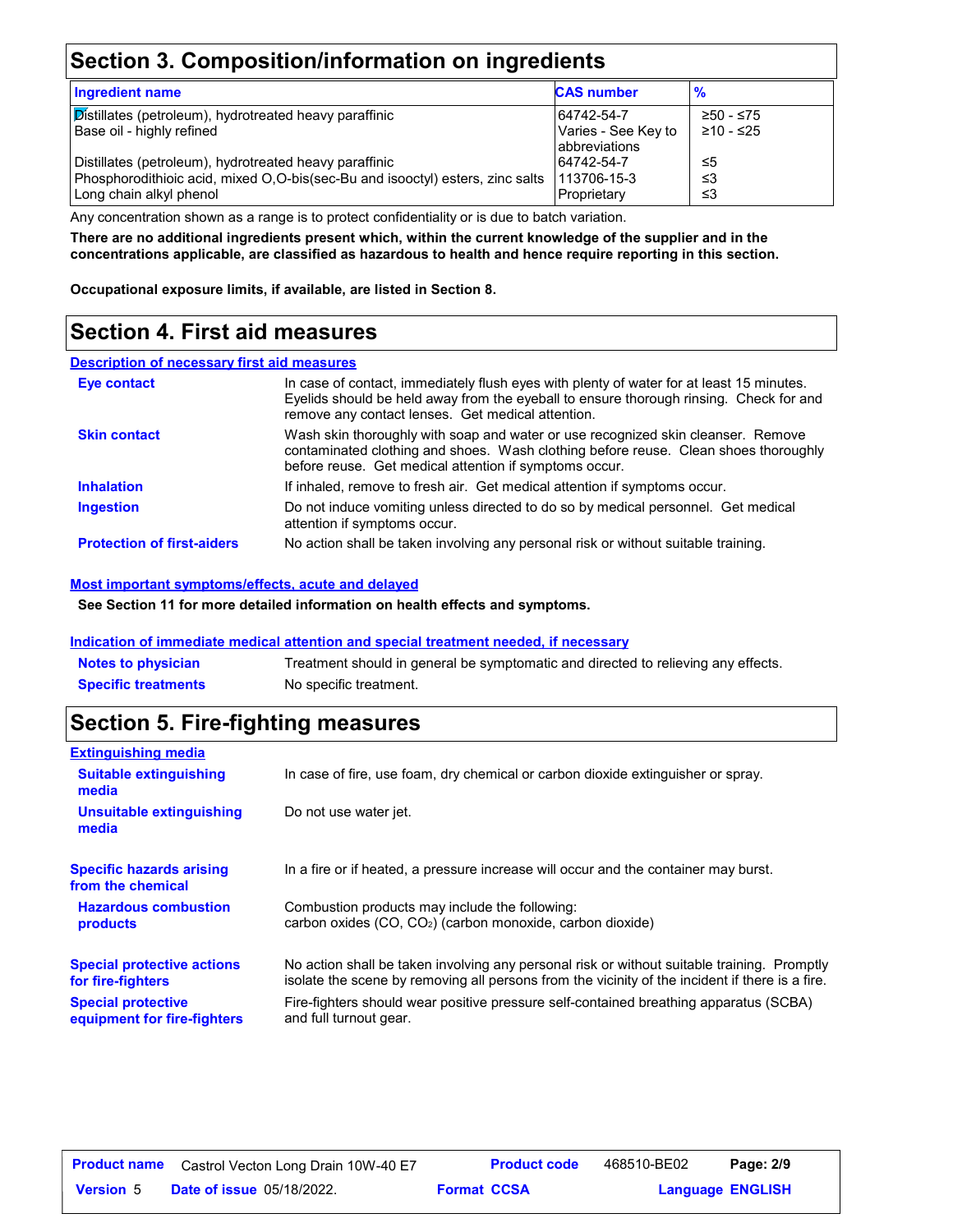# **Section 6. Accidental release measures**

|                                                              | <b>Personal precautions, protective equipment and emergency procedures</b>                                                                                                                                                                                                                                                                                                                         |  |
|--------------------------------------------------------------|----------------------------------------------------------------------------------------------------------------------------------------------------------------------------------------------------------------------------------------------------------------------------------------------------------------------------------------------------------------------------------------------------|--|
| For non-emergency<br>personnel                               | No action shall be taken involving any personal risk or without suitable training.<br>Evacuate surrounding areas. Keep unnecessary and unprotected personnel from<br>entering. Do not touch or walk through spilled material. Put on appropriate personal<br>protective equipment. Floors may be slippery; use care to avoid falling.                                                              |  |
| For emergency responders                                     | If specialized clothing is required to deal with the spillage, take note of any information in<br>Section 8 on suitable and unsuitable materials. See also the information in "For non-<br>emergency personnel".                                                                                                                                                                                   |  |
| <b>Environmental precautions</b>                             | Avoid dispersal of spilled material and runoff and contact with soil, waterways, drains<br>and sewers. Inform the relevant authorities if the product has caused environmental<br>pollution (sewers, waterways, soil or air).                                                                                                                                                                      |  |
| <b>Methods and materials for containment and cleaning up</b> |                                                                                                                                                                                                                                                                                                                                                                                                    |  |
| <b>Small spill</b>                                           | Stop leak if without risk. Move containers from spill area. Absorb with an inert material<br>and place in an appropriate waste disposal container. Dispose of via a licensed waste<br>disposal contractor.                                                                                                                                                                                         |  |
| Large spill                                                  | Stop leak if without risk. Move containers from spill area. Prevent entry into sewers,<br>water courses, basements or confined areas. Contain and collect spillage with non-<br>combustible, absorbent material e.g. sand, earth, vermiculite or diatomaceous earth and<br>place in container for disposal according to local regulations. Dispose of via a licensed<br>waste disposal contractor. |  |

# **Section 7. Handling and storage**

| <b>Precautions for safe handling</b>                                             |                                                                                                                                                                                                                                                                                                                                                                                                                                                                                                                                                                                               |
|----------------------------------------------------------------------------------|-----------------------------------------------------------------------------------------------------------------------------------------------------------------------------------------------------------------------------------------------------------------------------------------------------------------------------------------------------------------------------------------------------------------------------------------------------------------------------------------------------------------------------------------------------------------------------------------------|
| <b>Protective measures</b>                                                       | Put on appropriate personal protective equipment (see Section 8).                                                                                                                                                                                                                                                                                                                                                                                                                                                                                                                             |
| <b>Advice on general</b><br>occupational hygiene                                 | Eating, drinking and smoking should be prohibited in areas where this material is<br>handled, stored and processed. Wash thoroughly after handling. Remove contaminated<br>clothing and protective equipment before entering eating areas. See also Section 8 for<br>additional information on hygiene measures.                                                                                                                                                                                                                                                                              |
| <b>Conditions for safe storage,</b><br>including any<br><i>incompatibilities</i> | Store in accordance with local regulations. Store in original container protected from<br>direct sunlight in a dry, cool and well-ventilated area, away from incompatible materials<br>(see Section 10) and food and drink. Keep container tightly closed and sealed until<br>ready for use. Store and use only in equipment/containers designed for use with this<br>product. Containers that have been opened must be carefully resealed and kept upright<br>to prevent leakage. Do not store in unlabeled containers. Use appropriate containment<br>to avoid environmental contamination. |
| <b>Not suitable</b>                                                              | Prolonged exposure to elevated temperature                                                                                                                                                                                                                                                                                                                                                                                                                                                                                                                                                    |

# **Section 8. Exposure controls/personal protection**

### **Control parameters**

### **Occupational exposure limits**

| <b>Ingredient name</b>                                     | <b>Exposure limits</b>                                                                                                                                                                                                                                                                                                                                                                                                                                         |             |                         |
|------------------------------------------------------------|----------------------------------------------------------------------------------------------------------------------------------------------------------------------------------------------------------------------------------------------------------------------------------------------------------------------------------------------------------------------------------------------------------------------------------------------------------------|-------------|-------------------------|
| Distillates (petroleum), hydrotreated heavy paraffinic     | <b>ACGIH TLV (United States).</b><br>TWA: 5 mg/m <sup>3</sup> 8 hours. Issued/Revised:<br>11/2009 Form: Inhalable fraction<br><b>OSHA PEL (United States).</b><br>TWA: 5 mg/m <sup>3</sup> 8 hours. Issued/Revised:<br>6/1993<br><b>ACGIH TLV (United States).</b><br>TWA: 5 mg/m <sup>3</sup> 8 hours. Issued/Revised:<br>11/2009 Form: Inhalable fraction<br><b>OSHA PEL (United States).</b><br>TWA: 5 mg/m <sup>3</sup> 8 hours. Issued/Revised:<br>6/1993 |             |                         |
| Base oil - highly refined                                  |                                                                                                                                                                                                                                                                                                                                                                                                                                                                |             |                         |
| <b>Product name</b><br>Castrol Vecton Long Drain 10W-40 E7 | <b>Product code</b>                                                                                                                                                                                                                                                                                                                                                                                                                                            | 468510-BE02 | Page: 3/9               |
| <b>Version 5</b><br><b>Date of issue 05/18/2022.</b>       | <b>Format CCSA</b>                                                                                                                                                                                                                                                                                                                                                                                                                                             |             | <b>Language ENGLISH</b> |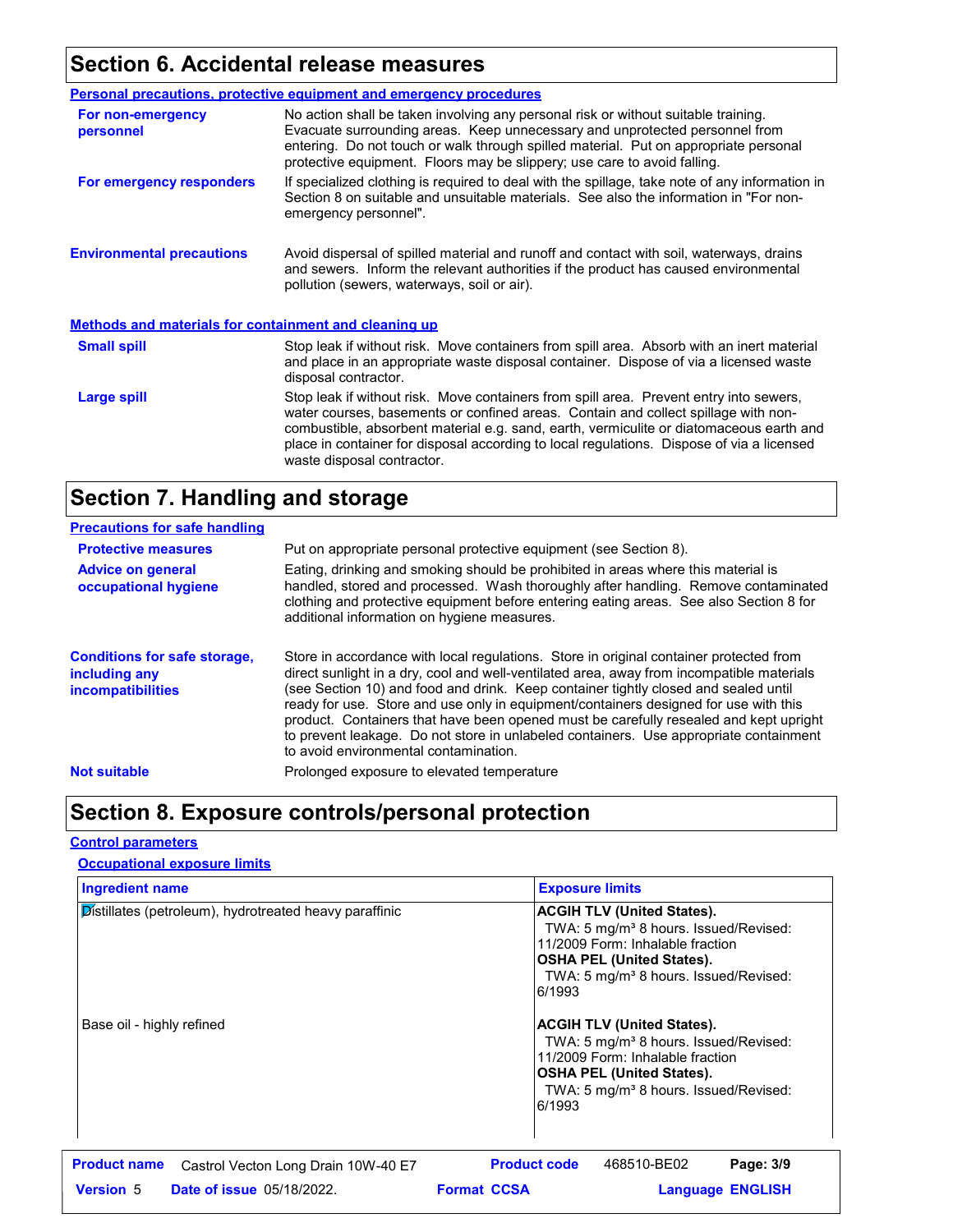| Distillates (petroleum), hydrotreated heavy paraffinic                           | <b>ACGIH TLV (United States).</b>                                                                                                                                                        |
|----------------------------------------------------------------------------------|------------------------------------------------------------------------------------------------------------------------------------------------------------------------------------------|
|                                                                                  | TWA: 5 mg/m <sup>3</sup> 8 hours. Issued/Revised:<br>11/2009 Form: Inhalable fraction<br><b>OSHA PEL (United States).</b><br>TWA: 5 mg/m <sup>3</sup> 8 hours. Issued/Revised:<br>6/1993 |
| Phosphorodithioic acid, mixed O,O-bis(sec-Bu and isooctyl) esters, zinc<br>salts | INone.                                                                                                                                                                                   |
| Long chain alkyl phenol                                                          | None.                                                                                                                                                                                    |

While specific OELs for certain components may be shown in this section, other components may be present in any mist, vapor or dust produced. Therefore, the specific OELs may not be applicable to the product as a whole and are provided for guidance only.

| <b>Appropriate engineering</b><br><b>controls</b> | All activities involving chemicals should be assessed for their risks to health, to ensure<br>exposures are adequately controlled. Personal protective equipment should only be<br>considered after other forms of control measures (e.g. engineering controls) have been<br>suitably evaluated. Personal protective equipment should conform to appropriate<br>standards, be suitable for use, be kept in good condition and properly maintained.<br>Your supplier of personal protective equipment should be consulted for advice on<br>selection and appropriate standards. For further information contact your national<br>organisation for standards.<br>Provide exhaust ventilation or other engineering controls to keep the relevant airborne<br>concentrations below their respective occupational exposure limits.<br>The final choice of protective equipment will depend upon a risk assessment. It is<br>important to ensure that all items of personal protective equipment are compatible. |
|---------------------------------------------------|------------------------------------------------------------------------------------------------------------------------------------------------------------------------------------------------------------------------------------------------------------------------------------------------------------------------------------------------------------------------------------------------------------------------------------------------------------------------------------------------------------------------------------------------------------------------------------------------------------------------------------------------------------------------------------------------------------------------------------------------------------------------------------------------------------------------------------------------------------------------------------------------------------------------------------------------------------------------------------------------------------|
| <b>Environmental exposure</b><br>controls         | Emissions from ventilation or work process equipment should be checked to ensure they<br>comply with the requirements of environmental protection legislation. In some cases,<br>fume scrubbers, filters or engineering modifications to the process equipment will be<br>necessary to reduce emissions to acceptable levels.                                                                                                                                                                                                                                                                                                                                                                                                                                                                                                                                                                                                                                                                              |
| <b>Individual protection measures</b>             |                                                                                                                                                                                                                                                                                                                                                                                                                                                                                                                                                                                                                                                                                                                                                                                                                                                                                                                                                                                                            |
| <b>Hygiene measures</b>                           | Wash hands, forearms and face thoroughly after handling chemical products, before<br>eating, smoking and using the lavatory and at the end of the working period.<br>Appropriate techniques should be used to remove potentially contaminated clothing.<br>Wash contaminated clothing before reusing. Ensure that eyewash stations and safety<br>showers are close to the workstation location.                                                                                                                                                                                                                                                                                                                                                                                                                                                                                                                                                                                                            |
| <b>Eye/face protection</b>                        | Safety glasses with side shields.                                                                                                                                                                                                                                                                                                                                                                                                                                                                                                                                                                                                                                                                                                                                                                                                                                                                                                                                                                          |
| <b>Skin protection</b>                            |                                                                                                                                                                                                                                                                                                                                                                                                                                                                                                                                                                                                                                                                                                                                                                                                                                                                                                                                                                                                            |
| <b>Hand protection</b>                            | Wear protective gloves if prolonged or repeated contact is likely. Wear chemical<br>resistant gloves. Recommended: Nitrile gloves. The correct choice of protective gloves<br>depends upon the chemicals being handled, the conditions of work and use, and the<br>condition of the gloves (even the best chemically resistant glove will break down after<br>repeated chemical exposures). Most gloves provide only a short time of protection<br>before they must be discarded and replaced. Because specific work environments and<br>material handling practices vary, safety procedures should be developed for each<br>intended application. Gloves should therefore be chosen in consultation with the supplier/<br>manufacturer and with a full assessment of the working conditions.                                                                                                                                                                                                              |
| <b>Body protection</b>                            | Use of protective clothing is good industrial practice.<br>Personal protective equipment for the body should be selected based on the task being<br>performed and the risks involved and should be approved by a specialist before handling<br>this product.<br>Cotton or polyester/cotton overalls will only provide protection against light superficial<br>contamination that will not soak through to the skin. Overalls should be laundered on a<br>regular basis. When the risk of skin exposure is high (e.g. when cleaning up spillages or<br>if there is a risk of splashing) then chemical resistant aprons and/or impervious chemical<br>suits and boots will be required.                                                                                                                                                                                                                                                                                                                      |
| <b>Other skin protection</b>                      | Appropriate footwear and any additional skin protection measures should be selected<br>based on the task being performed and the risks involved and should be approved by a<br>specialist before handling this product.                                                                                                                                                                                                                                                                                                                                                                                                                                                                                                                                                                                                                                                                                                                                                                                    |

|                  | <b>Product name</b> Castrol Vecton Long Drain 10W-40 E7 |                    | <b>Product code</b> | 468510-BE02             | Page: 4/9 |  |
|------------------|---------------------------------------------------------|--------------------|---------------------|-------------------------|-----------|--|
| <b>Version 5</b> | <b>Date of issue 05/18/2022.</b>                        | <b>Format CCSA</b> |                     | <b>Language ENGLISH</b> |           |  |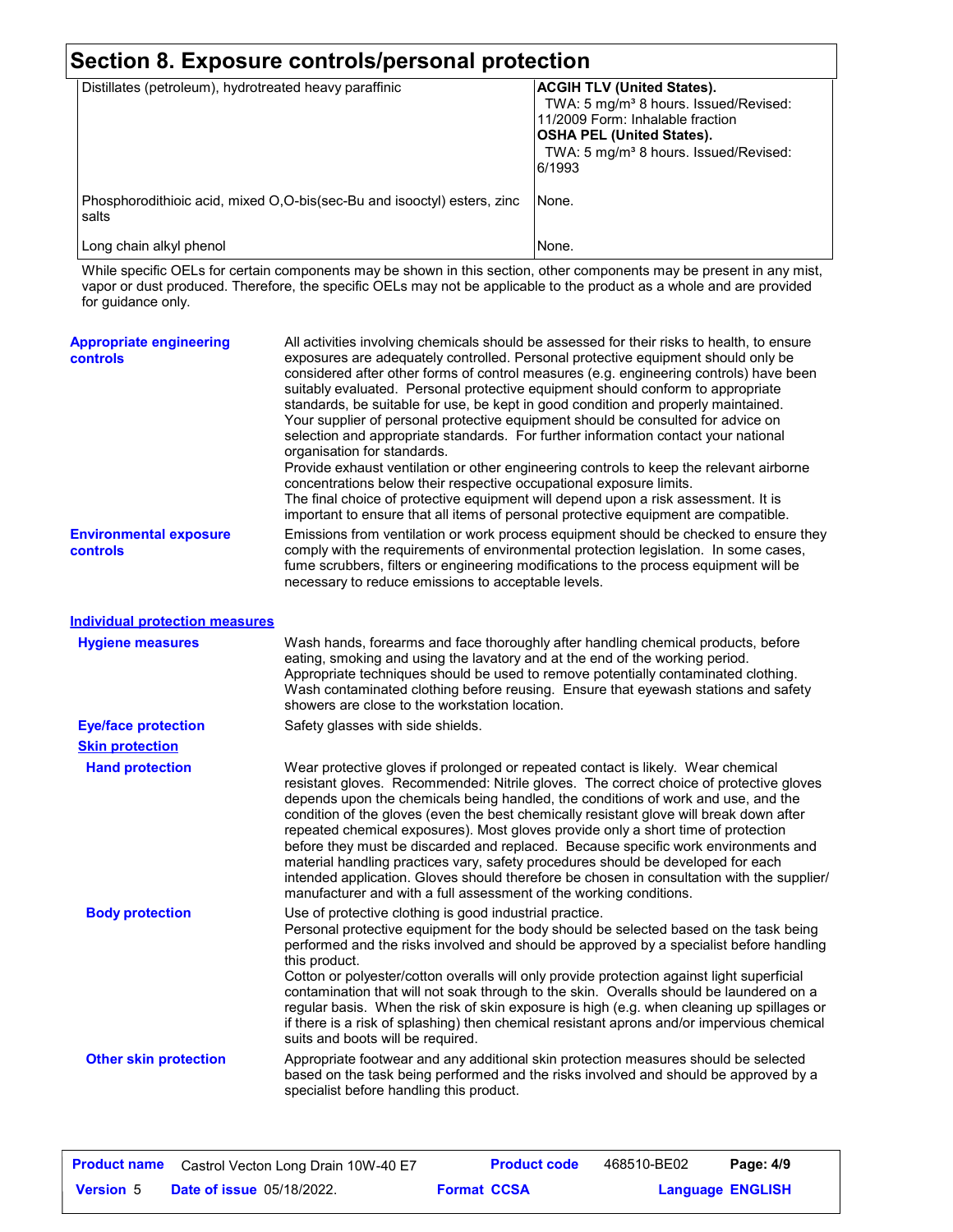### **Section 8. Exposure controls/personal protection**

**Respiratory protection**

**Appearance**

In case of insufficient ventilation, wear suitable respiratory equipment. The correct choice of respiratory protection depends upon the chemicals being handled, the conditions of work and use, and the condition of the respiratory equipment. Safety procedures should be developed for each intended application. Respiratory protection equipment should therefore be chosen in consultation with the supplier/manufacturer and with a full assessment of the working conditions.

### **Section 9. Physical and chemical properties**

The conditions of measurement of all properties are at standard temperature and pressure unless otherwise indicated.

| <b>Physical state</b>                                             | Liquid.                                                                                                                                   |       |                        |                    |          |                        |               |  |
|-------------------------------------------------------------------|-------------------------------------------------------------------------------------------------------------------------------------------|-------|------------------------|--------------------|----------|------------------------|---------------|--|
| <b>Color</b>                                                      | Amber. [Light]                                                                                                                            |       |                        |                    |          |                        |               |  |
| <b>Odor</b>                                                       | Not available.                                                                                                                            |       |                        |                    |          |                        |               |  |
| <b>Odor threshold</b>                                             | Not available.                                                                                                                            |       |                        |                    |          |                        |               |  |
| pH                                                                | Not applicable.                                                                                                                           |       |                        |                    |          |                        |               |  |
| <b>Melting point/freezing point</b>                               | Not available.                                                                                                                            |       |                        |                    |          |                        |               |  |
| <b>Boiling point, initial boiling</b><br>point, and boiling range | Not available.                                                                                                                            |       |                        |                    |          |                        |               |  |
| <b>Flash point</b>                                                | Closed cup: 210°C (410°F)                                                                                                                 |       |                        |                    |          |                        |               |  |
| <b>Pour point</b>                                                 | -42 $^{\circ}$ C                                                                                                                          |       |                        |                    |          |                        |               |  |
| <b>Evaporation rate</b>                                           | Not available.                                                                                                                            |       |                        |                    |          |                        |               |  |
| <b>Flammability</b>                                               | Not applicable. Based on - Physical state                                                                                                 |       |                        |                    |          |                        |               |  |
| Lower and upper explosion<br>limit/flammability limit             | Not available.                                                                                                                            |       |                        |                    |          |                        |               |  |
| <b>Vapor pressure</b>                                             |                                                                                                                                           |       | Vapor Pressure at 20°C |                    |          | Vapor pressure at 50°C |               |  |
|                                                                   | <b>Ingredient name</b>                                                                                                                    | mm Hg | kPa                    | <b>Method</b>      | mm<br>Hg | kPa                    | <b>Method</b> |  |
|                                                                   | Distillates (petroleum),<br>hydrotreated heavy<br>paraffinic                                                                              | <0.08 | < 0.011                | <b>ASTM D 5191</b> |          |                        |               |  |
|                                                                   | Distillates (petroleum),<br>hydrotreated heavy<br>paraffinic                                                                              | <0.08 | $0.011$                | <b>ASTM D 5191</b> |          |                        |               |  |
| <b>Relative vapor density</b>                                     | Not available.                                                                                                                            |       |                        |                    |          |                        |               |  |
| <b>Density</b>                                                    | $\leq$ 1000 kg/m <sup>3</sup> (<1 g/cm <sup>3</sup> ) at 15 <sup>°</sup> C                                                                |       |                        |                    |          |                        |               |  |
| <b>Solubility</b>                                                 | insoluble in water.                                                                                                                       |       |                        |                    |          |                        |               |  |
| <b>Partition coefficient: n-</b><br>octanol/water                 | Not applicable.                                                                                                                           |       |                        |                    |          |                        |               |  |
| <b>Auto-ignition temperature</b>                                  | Not available.                                                                                                                            |       |                        |                    |          |                        |               |  |
| <b>Decomposition temperature</b>                                  | Not available.                                                                                                                            |       |                        |                    |          |                        |               |  |
| <b>Viscosity</b>                                                  | Kinematic: 86.3 mm <sup>2</sup> /s (86.3 cSt) at $40^{\circ}$ C<br>Kinematic: 12.5 to 16.3 mm <sup>2</sup> /s (12.5 to 16.3 cSt) at 100°C |       |                        |                    |          |                        |               |  |

**Particle characteristics Median particle size** Not applicable.

### **Section 10. Stability and reactivity**

| <b>Reactivity</b>                            | No specific test data available for this product. Refer to Conditions to avoid and<br>Incompatible materials for additional information.                                |                     |             |           |  |
|----------------------------------------------|-------------------------------------------------------------------------------------------------------------------------------------------------------------------------|---------------------|-------------|-----------|--|
| <b>Chemical stability</b>                    | The product is stable.                                                                                                                                                  |                     |             |           |  |
| <b>Possibility of hazardous</b><br>reactions | Under normal conditions of storage and use, hazardous reactions will not occur.<br>Under normal conditions of storage and use, hazardous polymerization will not occur. |                     |             |           |  |
| <b>Product name</b>                          | Castrol Vecton Long Drain 10W-40 E7                                                                                                                                     | <b>Product code</b> | 468510-BE02 | Page: 5/9 |  |

**Date of issue** 05/18/2022. **Format CCSA Format CCSA Language ENGLIS** 

**Format CCSA** 

**Language ENGLISH**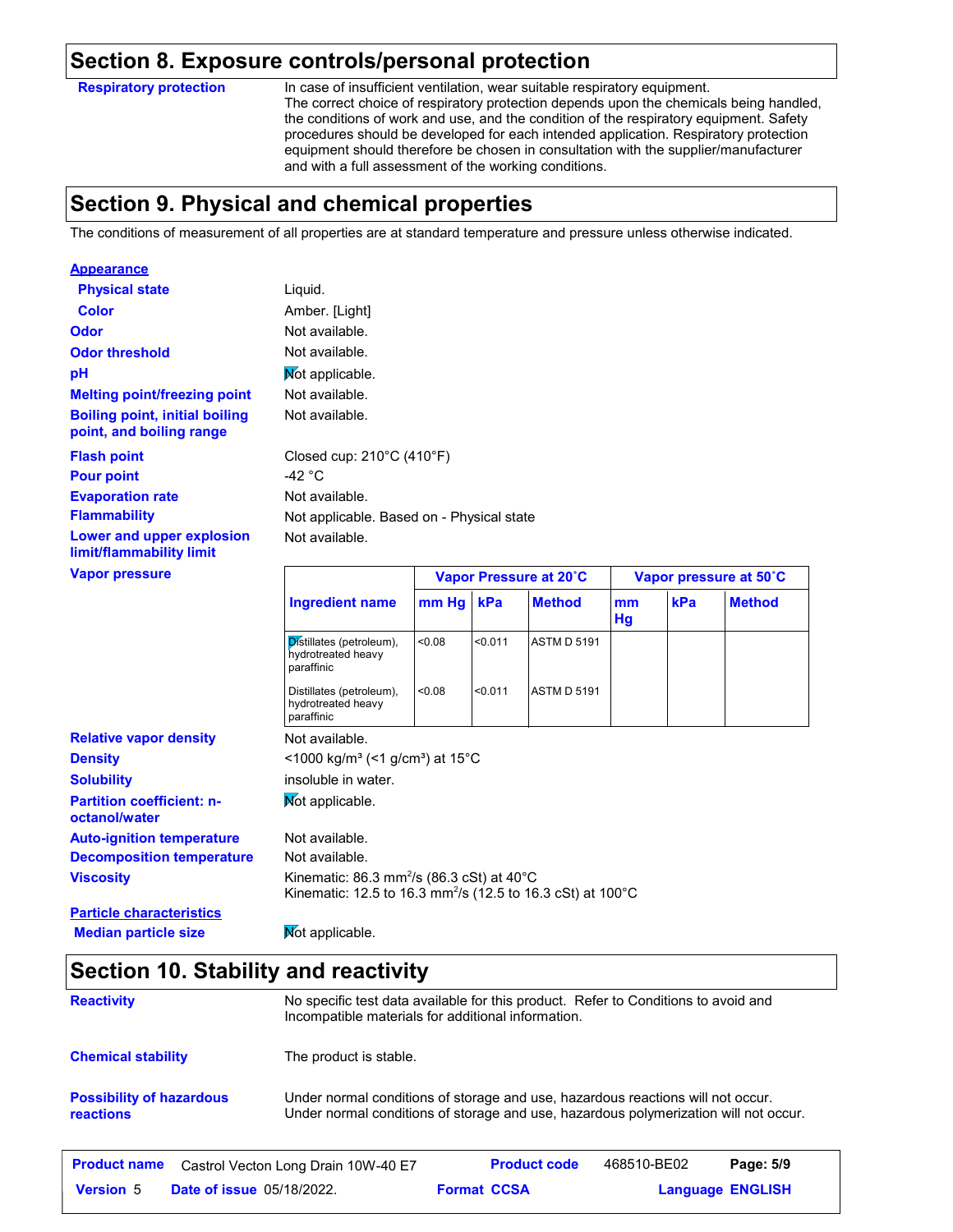# **Section 10. Stability and reactivity**

| <b>Conditions to avoid</b>                        | Avoid all possible sources of ignition (spark or flame).                                                |
|---------------------------------------------------|---------------------------------------------------------------------------------------------------------|
| Incompatible materials                            | Reactive or incompatible with the following materials: oxidizing materials.                             |
| <b>Hazardous decomposition</b><br><b>products</b> | Under normal conditions of storage and use, hazardous decomposition products should<br>not be produced. |

# **Section 11. Toxicological information**

### **Information on toxicological effects**

### **Specific target organ toxicity (repeated exposure)**

| <u>Opechic target organitoxicity (repeated exposure)</u> |                 |                                       |                      |
|----------------------------------------------------------|-----------------|---------------------------------------|----------------------|
| <b>Name</b>                                              | <b>Category</b> | <b>Route of</b><br>exposure           | <b>Target organs</b> |
| Kong chain alkyl phenol<br>Category 2                    |                 |                                       |                      |
| <b>Aspiration hazard</b>                                 |                 |                                       |                      |
| <b>Name</b>                                              |                 | <b>Result</b>                         |                      |
| Distillates (petroleum), hydrotreated heavy paraffinic   |                 | <b>ASPIRATION HAZARD - Category 1</b> |                      |

| <b>Information on the likely</b><br>routes of exposure              | Routes of entry anticipated: Dermal, Inhalation.                                                                                                                                                                                                                                                                                                                                                            |  |  |  |  |  |
|---------------------------------------------------------------------|-------------------------------------------------------------------------------------------------------------------------------------------------------------------------------------------------------------------------------------------------------------------------------------------------------------------------------------------------------------------------------------------------------------|--|--|--|--|--|
| <b>Potential acute health effects</b>                               |                                                                                                                                                                                                                                                                                                                                                                                                             |  |  |  |  |  |
| <b>Eye contact</b>                                                  | No known significant effects or critical hazards.                                                                                                                                                                                                                                                                                                                                                           |  |  |  |  |  |
| <b>Skin contact</b>                                                 | No known significant effects or critical hazards.                                                                                                                                                                                                                                                                                                                                                           |  |  |  |  |  |
| <b>Inhalation</b>                                                   | Vapor inhalation under ambient conditions is not normally a problem due to low vapor<br>pressure.                                                                                                                                                                                                                                                                                                           |  |  |  |  |  |
| <b>Ingestion</b>                                                    | No known significant effects or critical hazards.                                                                                                                                                                                                                                                                                                                                                           |  |  |  |  |  |
|                                                                     | <b>Symptoms related to the physical, chemical and toxicological characteristics</b>                                                                                                                                                                                                                                                                                                                         |  |  |  |  |  |
| <b>Eye contact</b>                                                  | No specific data.                                                                                                                                                                                                                                                                                                                                                                                           |  |  |  |  |  |
| <b>Skin contact</b>                                                 | Adverse symptoms may include the following:<br>irritation<br>dryness<br>cracking                                                                                                                                                                                                                                                                                                                            |  |  |  |  |  |
| <b>Inhalation</b>                                                   | No specific data.                                                                                                                                                                                                                                                                                                                                                                                           |  |  |  |  |  |
| <b>Ingestion</b>                                                    | No specific data.                                                                                                                                                                                                                                                                                                                                                                                           |  |  |  |  |  |
| <b>Short term exposure</b><br><b>Potential immediate</b><br>effects | Not available.                                                                                                                                                                                                                                                                                                                                                                                              |  |  |  |  |  |
| <b>Potential delayed effects</b>                                    | Not available.                                                                                                                                                                                                                                                                                                                                                                                              |  |  |  |  |  |
| Long term exposure                                                  |                                                                                                                                                                                                                                                                                                                                                                                                             |  |  |  |  |  |
| <b>Potential immediate</b><br>effects                               | Not available.                                                                                                                                                                                                                                                                                                                                                                                              |  |  |  |  |  |
| <b>Potential delayed effects</b>                                    | Not available.                                                                                                                                                                                                                                                                                                                                                                                              |  |  |  |  |  |
| <b>Potential chronic health effects</b>                             |                                                                                                                                                                                                                                                                                                                                                                                                             |  |  |  |  |  |
| <b>General</b>                                                      | USED ENGINE OILS<br>Combustion products resulting from the operation of internal combustion engines<br>contaminate engine oils during use. Used engine oil may contain hazardous<br>components which have the potential to cause skin cancer. Frequent or prolonged<br>contact with all types and makes of used engine oil must therefore be avoided and a<br>high standard of personal hygiene maintained. |  |  |  |  |  |
| <b>Carcinogenicity</b>                                              | No known significant effects or critical hazards.                                                                                                                                                                                                                                                                                                                                                           |  |  |  |  |  |
| <b>Product name</b>                                                 | <b>Product code</b><br>468510-BE02<br>Page: 6/9<br>Castrol Vecton Long Drain 10W-40 E7                                                                                                                                                                                                                                                                                                                      |  |  |  |  |  |
| <b>Version 5</b><br><b>Date of issue 05/18/2022.</b>                | <b>Format CCSA</b><br><b>Language ENGLISH</b>                                                                                                                                                                                                                                                                                                                                                               |  |  |  |  |  |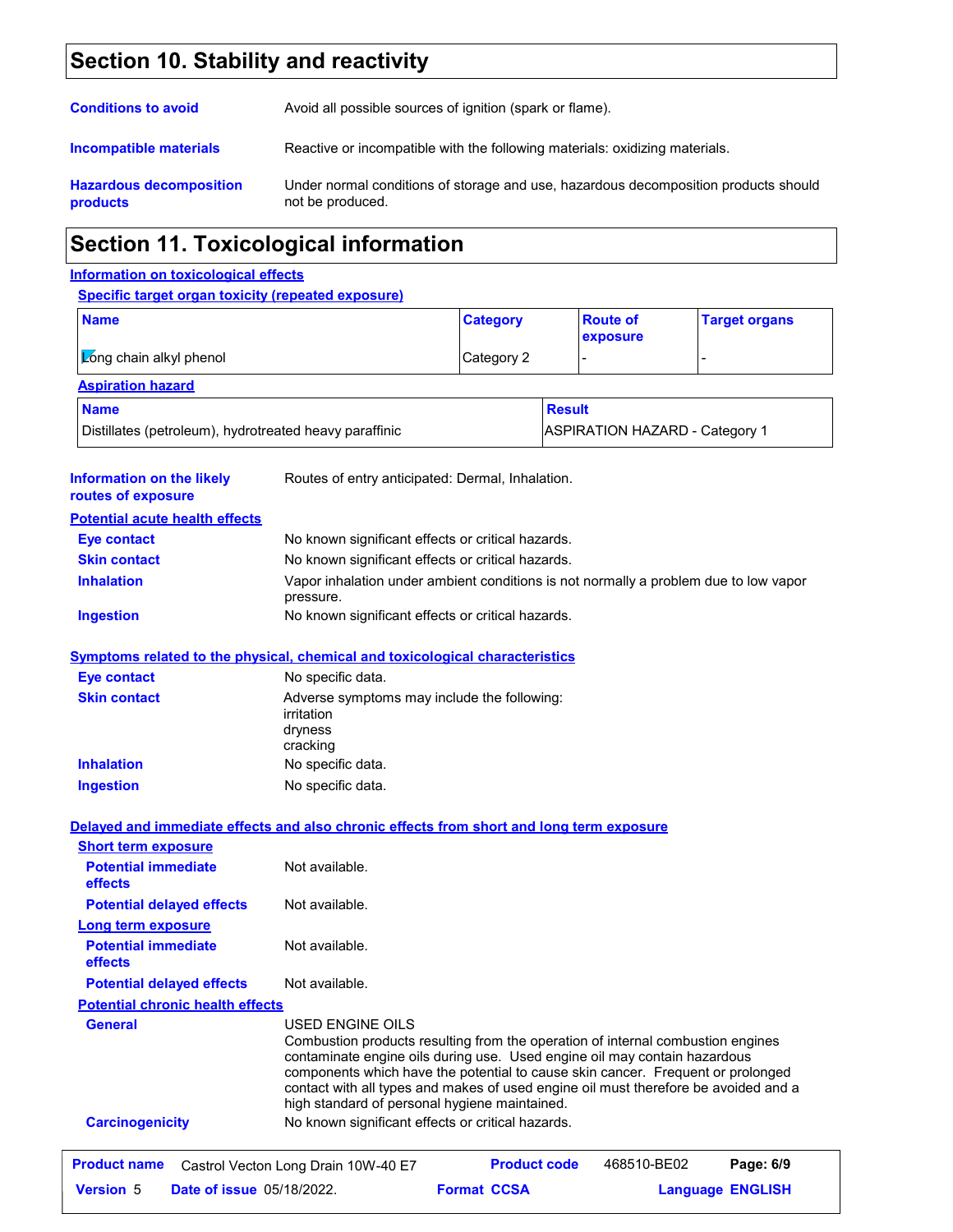### **Section 11. Toxicological information**

| <b>Mutagenicity</b>          | No known significant effects or critical hazards. |
|------------------------------|---------------------------------------------------|
| Teratogenicity               | No known significant effects or critical hazards. |
| <b>Developmental effects</b> | No known significant effects or critical hazards. |
| <b>Fertility effects</b>     | No known significant effects or critical hazards. |

#### **Numerical measures of toxicity Acute toxicity estimates**

| <b>ACULE IDAILITY COLLITATES</b> |                  |  |  |  |  |
|----------------------------------|------------------|--|--|--|--|
| <b>Route</b>                     | <b>ATE</b> value |  |  |  |  |
| Øral                             | 90377.61 mg/kg   |  |  |  |  |

### **Section 12. Ecological information**

#### **Toxicity**

No testing has been performed by the manufacturer.

#### **Persistence and degradability**

Partially biodegradable.

#### **Bioaccumulative potential**

This product is not expected to bioaccumulate through food chains in the environment.

| <b>Mobility in soil</b>                                 |                                                                                                                           |
|---------------------------------------------------------|---------------------------------------------------------------------------------------------------------------------------|
| <b>Soil/water partition</b><br><b>coefficient (Koc)</b> | Not available.                                                                                                            |
| <b>Mobility</b>                                         | Spillages may penetrate the soil causing ground water contamination.                                                      |
| <b>Other adverse effects</b>                            | No known significant effects or critical hazards.                                                                         |
| <b>Other ecological information</b>                     | Spills may form a film on water surfaces causing physical damage to organisms. Oxygen<br>transfer could also be impaired. |

### **Section 13. Disposal considerations**

The generation of waste should be avoided or minimized wherever possible. Significant quantities of waste product residues should not be disposed of via the foul sewer but processed in a suitable effluent treatment plant. Dispose of surplus and non-recyclable products via a licensed waste disposal contractor. Disposal of this product, solutions and any by-products should at all times comply with the requirements of environmental protection and waste disposal legislation and any regional local authority requirements. Waste packaging should be recycled. Incineration or landfill should only be considered when recycling is not feasible. This material and its container must be disposed of in a safe way. Empty containers or liners may retain some product residues. Avoid dispersal of spilled material and runoff and contact with soil, waterways, drains and sewers. **Disposal methods**

## **Section 14. Transport information**

|                                   | <b>DOT Classification</b>           | <b>TDG Classification</b> | <b>IMDG</b>         | <b>IATA</b>              |             |
|-----------------------------------|-------------------------------------|---------------------------|---------------------|--------------------------|-------------|
| <b>UN</b> number                  | Not regulated.                      | Not regulated.            | Not regulated.      | Not regulated.           |             |
| <b>UN proper</b><br>shipping name |                                     |                           | -                   | $\overline{\phantom{0}}$ |             |
|                                   |                                     |                           |                     |                          |             |
|                                   |                                     |                           |                     |                          |             |
| <b>Product name</b>               | Coetrol Vector Long Drain 10W 40 E7 |                           | <b>Product code</b> | 468510-BE02              | Page: $7/9$ |

| <b>Product name</b> | Castrol Vecton Long Drain 10W-40 E7 | <b>Product code</b> | 468510-BE02 | Page: 7/9               |  |
|---------------------|-------------------------------------|---------------------|-------------|-------------------------|--|
| <b>Version 5</b>    | <b>Date of issue 05/18/2022.</b>    | <b>Format CCSA</b>  |             | <b>Language ENGLISH</b> |  |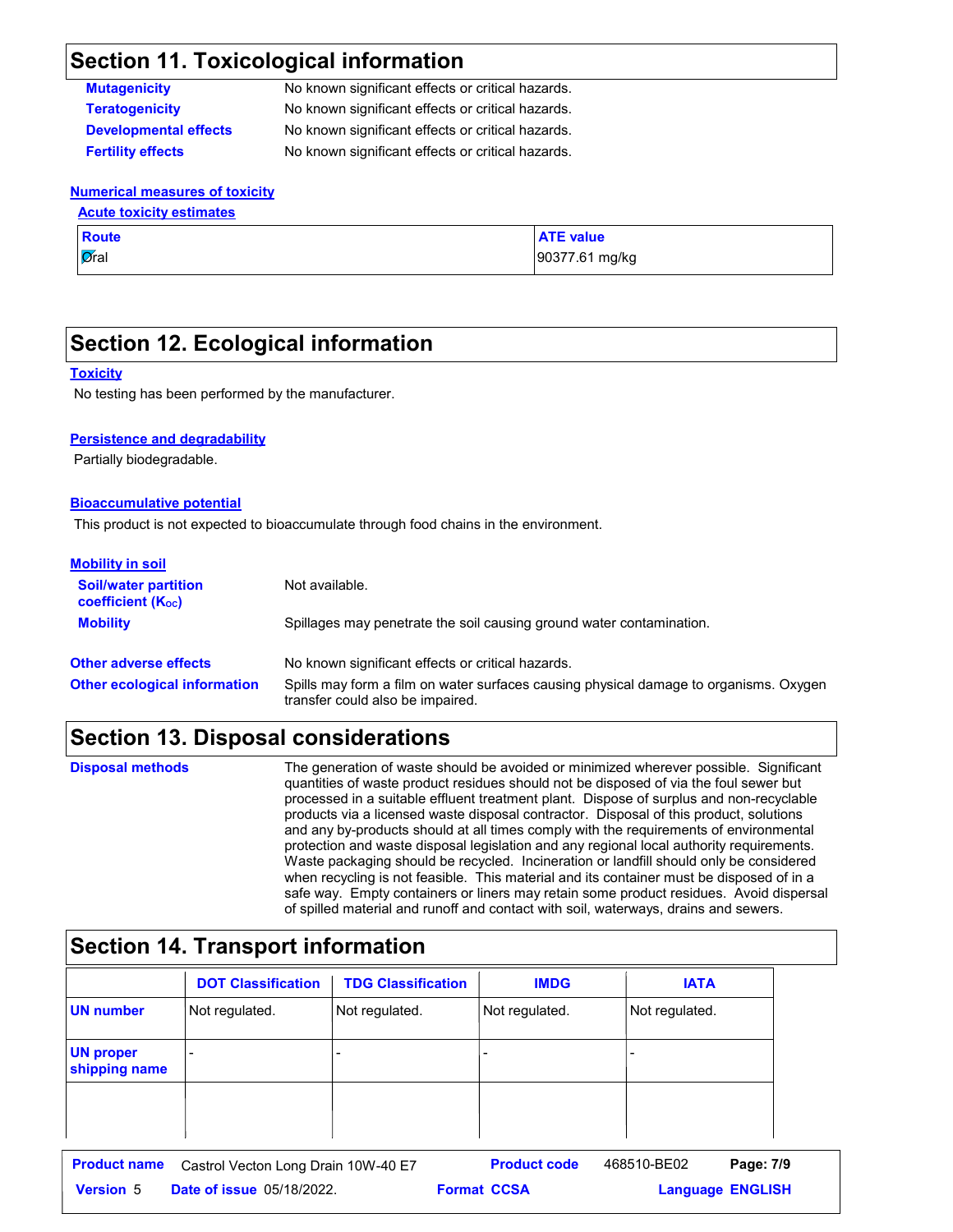| <b>Section 14. Transport information</b> |     |     |     |     |  |  |
|------------------------------------------|-----|-----|-----|-----|--|--|
| <b>Transport</b><br>hazard class(es)     |     |     |     |     |  |  |
| <b>Packing group</b>                     |     |     | ۰   |     |  |  |
| <b>Environmental</b><br>hazards          | No. | No. | No. | No. |  |  |
| <b>Additional</b><br><b>information</b>  |     |     |     |     |  |  |

**Special precautions for user**

Not available.

**Transport in bulk according to IMO instruments** Not available.

# **Section 15. Regulatory information**

| <b>U.S. Federal regulations</b>                                 |                                                                                                                                |
|-----------------------------------------------------------------|--------------------------------------------------------------------------------------------------------------------------------|
| <b>United States inventory</b><br>(TSCA 8b)                     | At least one component is not listed.                                                                                          |
| <b>Other regulations</b>                                        |                                                                                                                                |
| <b>Australia inventory (AIIC)</b>                               | At least one component is not listed.                                                                                          |
| <b>Canada inventory</b>                                         | At least one component is not listed.                                                                                          |
| <b>China inventory (IECSC)</b>                                  | At least one component is not listed.                                                                                          |
| <b>Japan inventory (CSCL)</b>                                   | At least one component is not listed.                                                                                          |
| <b>Korea inventory (KECI)</b>                                   | All components are listed or exempted.                                                                                         |
| <b>Philippines inventory</b><br>(PICCS)                         | At least one component is not listed.                                                                                          |
| <b>Taiwan Chemical</b><br><b>Substances Inventory</b><br>(TCSI) | All components are listed or exempted.                                                                                         |
| <b>REACH Status</b>                                             | The company, as identified in Section 1, sells this product in the EU in compliance with<br>the current requirements of REACH. |

# **Section 16. Other information**

| 05/18/2022.<br>Date of issue/Date of<br>revision<br>10/13/2020.<br>Date of previous issue<br><b>Product Stewardship</b><br><b>Prepared by</b><br><b>Key to abbreviations</b><br>ACGIH = American Conference of Industrial Hygienists<br>ATE = Acute Toxicity Estimate<br><b>BCF</b> = Bioconcentration Factor<br>CAS Number = Chemical Abstracts Service Registry Number<br>GHS = Globally Harmonized System of Classification and Labelling of Chemicals<br>IATA = International Air Transport Association<br>IBC = Intermediate Bulk Container<br>IMDG = International Maritime Dangerous Goods<br>LogPow = logarithm of the octanol/water partition coefficient<br>MARPOL = International Convention for the Prevention of Pollution From Ships, 1973 as<br>modified by the Protocol of 1978. ("Marpol" = marine pollution)<br>OEL = Occupational Exposure Limit<br>SDS = Safety Data Sheet<br>STEL = Short term exposure limit<br>TWA = Time weighted average<br>$UN = United Nations$<br>UN Number = United Nations Number, a four digit number assigned by the United | <b>History</b> |  |
|-----------------------------------------------------------------------------------------------------------------------------------------------------------------------------------------------------------------------------------------------------------------------------------------------------------------------------------------------------------------------------------------------------------------------------------------------------------------------------------------------------------------------------------------------------------------------------------------------------------------------------------------------------------------------------------------------------------------------------------------------------------------------------------------------------------------------------------------------------------------------------------------------------------------------------------------------------------------------------------------------------------------------------------------------------------------------------|----------------|--|
|                                                                                                                                                                                                                                                                                                                                                                                                                                                                                                                                                                                                                                                                                                                                                                                                                                                                                                                                                                                                                                                                             |                |  |
|                                                                                                                                                                                                                                                                                                                                                                                                                                                                                                                                                                                                                                                                                                                                                                                                                                                                                                                                                                                                                                                                             |                |  |
|                                                                                                                                                                                                                                                                                                                                                                                                                                                                                                                                                                                                                                                                                                                                                                                                                                                                                                                                                                                                                                                                             |                |  |
|                                                                                                                                                                                                                                                                                                                                                                                                                                                                                                                                                                                                                                                                                                                                                                                                                                                                                                                                                                                                                                                                             |                |  |

| <b>Product name</b> | Castrol Vecton Long Drain 10W-40 E7 |                    | <b>Product code</b> | 468510-BE02             | Page: 8/9 |  |
|---------------------|-------------------------------------|--------------------|---------------------|-------------------------|-----------|--|
| <b>Version 5</b>    | <b>Date of issue 05/18/2022.</b>    | <b>Format CCSA</b> |                     | <b>Language ENGLISH</b> |           |  |